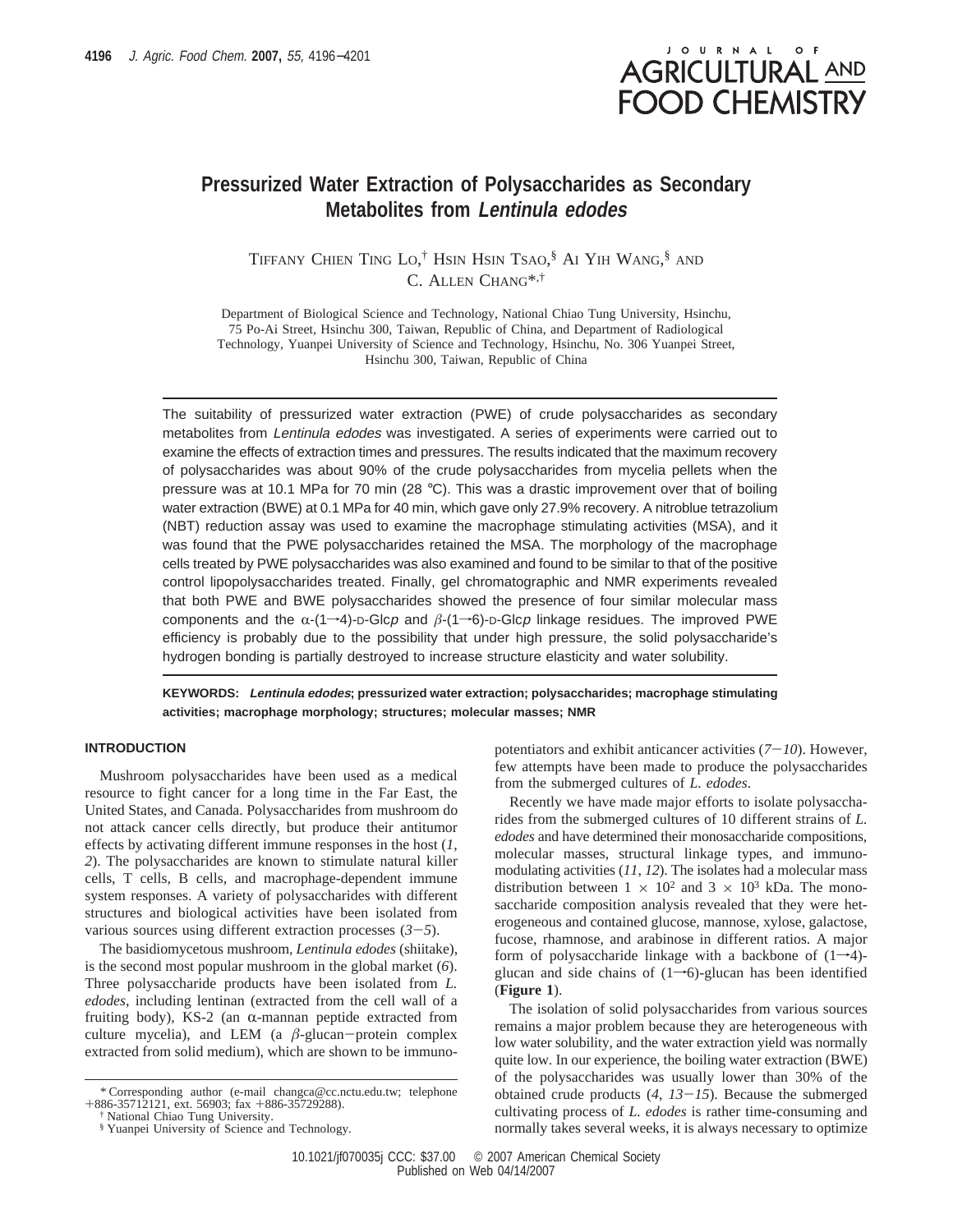

Figure 1. Structural unit of polysaccharides from Lentinula edodes showing the  $\alpha$ -D-glucosidic linkages within the backbone and the  $\beta$ -D-glucosidic linkages of the side chains.

the polysaccharide extraction yield for further research and application purposes.

Extractions of polysaccharide from mushrooms with boiling water, sodium hydroxide, ammonium oxalate, and pulsed electric field were also reported for improved efficiency (*13*, *16*). However, the structures and bioactivities of a number of polysaccharides extracted under these conditions were not compared before and after the extractions. On the other hand, extractions with supercritical fluids at high pressures have been demonstrated to be quite useful for many food and biological samples (*17*-*22*). To the best of our knowledge, few papers have been published on the use of pressurized water extraction (PWE) for polysaccharides from *L. edodes*. In this paper, we report the results of using a PWE method to improve the extraction efficiency and to retain the general structures and bioactivity of the polysaccharides.

#### **MATERIALS AND METHODS**

**Strains, Media, and Growth Conditions.** The culture growth conditions were optimized by first incubating the *L. edodes* (Japanese 271) for 3, 5, 7, 12, 14, 17, 19, 21, 24, 26, 28, and 31 days at 26 °C. The culture broth of *L. edodes* was obtained from a medium (pH 4.5) containing 2% oat, 0.5% yeast extract, 0.1% KH<sub>2</sub>PO<sub>4</sub>, 0.05% MgSO<sub>4</sub>, and 0.15% CaCO<sub>3</sub>, with reciprocating shaking (150 rpm) and fermentation for 14 days at 26 °C. The fermentation culture broth was filtered (Millipore,  $0.22 \mu m$ ) to collect the culture broth filtrate (CBF) for immunoassay and further experiments. The mycelia pellets were collected and washed with distilled water. The mycelia pellet dry weight was determined by drying in an oven for 7 days at 60 °C.

**Crude Polysaccharide Isolation and PWE.** The CBF was added to 3 volumes of 95% ethanol and stored at 4 °C overnight. The precipitate was collected by centrifugation, followed by washing with 4-fold volumes of 75% ethanol, and then freeze-dried to obtain the culture precipitate. The crude polysaccharides were then treated with pressurized water (ISCO, 260D) at different pressures and time periods to obtain the PWE products. Normally, 35 mg of crude polysaccharides was added to each extraction cell (10 mL). The effects of the two factors, that is, pressure and time, were investigated in the ranges of 2.5-25.3 MPa and 10-80 min at 28 °C. The PWE polysaccharides were filtered (Millipore,  $0.22 \mu m$ ) for immunoassay, and the residues were dried to determine recovery yields. The BWE polysaccharides obtained at 0.1 MPa for 40 min were used for control experiments (*23*). The data of the above experiments were presented as a mean and relative standard deviation (RSD, %) of three replicate measurements.

**Macrophage Stimulating Activity (MSA).** The O<sub>2</sub><sup>-</sup> production of the macrophage cell line (mouse BALB/C macrophage, RAW 264.7) stimulated by the polysaccharides was measured by a modified nitroblue tetrazolium (NBT; Sigma) reduction assay (*24*, *25*). The macrophage cells were cultured in 18 mL of Dulbecco's modified Eagle's medium (DMEM, Gibco) containing 2 mL of fetal bovine serum (FBS, Hyclone). The cells were then placed into the wells of a 96-well

microtiter plate (2.5  $\times$  10<sup>5</sup> cells/mL) and treated with 20  $\mu$ L of CBF or BWE (3.5 mg/mL) or PWE polysaccharides (3.5 mg/mL) obtained as extracts of different pressures for 48 h at 37 °C. After removal of the supernatant, the macrophage cell line monolayer was added to 100  $\mu$ L of 2 mg/mL of NBT. The plates with stimulated cells were incubated for 4 h at 37 °C. The reduced formazan within the macrophage cell line was solubilized in 100 *µ*L of DMSO (Merck). Optical density was measured using an ELISA reader at 570 nm. The BWE polysaccharides were used for control experiments. Phosphate-buffered saline (PBS) was used as a blank solution for optical density experiments. The percent NBT reduced is estimated using the following equation:  ${[(sample average) - (blank average)] / [(control average) - (blank)]}$ average)] $\} \times 100$ .

**Macrophage Morphology.** Macrophage cell lines were placed into wells of a microtiter plate  $(2.5 \times 10^5 \text{ cells/mL})$  and were treated separately with 100  $\mu$ L of PBS (10  $\mu$ g/mL) as a blank, lipopolysaccharide (LPS; 10  $\mu$ g/mL) as a positive control, and BWE and PWE polysaccharides (10.1 MPa, 70 min). They were then incubated for 24 h at 37 °C. After the supernatant had been decanted, a cell culture medium (DMEM) was added at the end of incubation. The macrophage morphologies were observed using differential interference contrast (DIC) microscopy (Leica DMRXA, photo CCD-Leica DC500).

**Molecular Mass Determinations.** The molecular mass fractions of BWE (3.5 mg/mL) and PWE (2.5, 10.1, and 25.3 MPa) polysaccharides were determined using a gel chromatographic technique with  $H_2O$  as the mobile phase (mix D column, PL Aqua-gel-OH, Waters 1515 isocratic pump, 717 plus injector, and 2410 RI detector, flow rate  $= 1$ mL/min, 25 °C). A calibration curve was constructed with standard dextrans (Polymer Standards Service) within the molecular mass range of 180-2 100 000 Da.

**NMR Studies.** The <sup>1</sup> H and 13C NMR and distortionless enhancement by polarization transfer (DEPT) experiments of PWE polysaccharides  $(10.1 \text{ MPa}, 70 \text{ min})$  were recorded in D<sub>2</sub>O (99.96% atom <sup>2</sup>H, Aldrich) solutions at 600 and 150 MHz, respectively, on a Bruker DMX-600 spectrometer at 25 °C (*26*-*28*). Methanol was used as an internal standard (49 ppm) for the  $^{13}$ C spectrum. The <sup>1</sup>H NMR spectrum was recorded by adjusting the HOD signal at 4.70 ppm.

#### **RESULTS AND DISCUSSION**

**Optimization of** *L. edodes* **Culture Growth and PWE of Polysaccharides. Figure 2** shows the time course of mycelia growth curve expressed as plots of dry weights versus time. The results indicated that the mycelia dry weight reached 461.2 mg/50 mL at the 12th day and that the growth rate of mycelia could be roughly divided into three phases. The first one appeared from the 3rd to the 7th day and had a slow growth rate. The second one appeared from the 7th to the 12th day with the best mycelia growth rate. After the 14th day, the mycelia growth moved to a stationary phase. The MSA measured by using the NBT reduction assay on the collected culture broth filtrates (CBF) from the mycelia culture at various days are also plotted in **Figure 2**. Although the MSA was slightly greater for the 17th day polysaccharides, because of the considerations of (1) the quantity of polysaccharides, (2) polysaccharide bioactivity, and (3) time, the operational time to harvest the mycelia growth and crude polysaccharides production were set at the 14th day (Supporting Information, Table S1).

BWE (40 min at 0.1 MPa, as control experiments) and PWE (between 10 and 80 min at 25.3 MPa) of the crude polysaccharides as secondary metabolites from *L. edode* culture broth filtrate were performed to obtain the optimum extraction time; 25.3 MPa was the highest pressure the instrument could achieve. Under this pressure the optimum extraction time was obtained, and at this optimum extraction time, the pressure was then reduced to find the optimum extraction efficiency (*17*, *18*).

It was found that BWE recovered only 27.9% of the crude polysaccharides, which was much less than those extracted with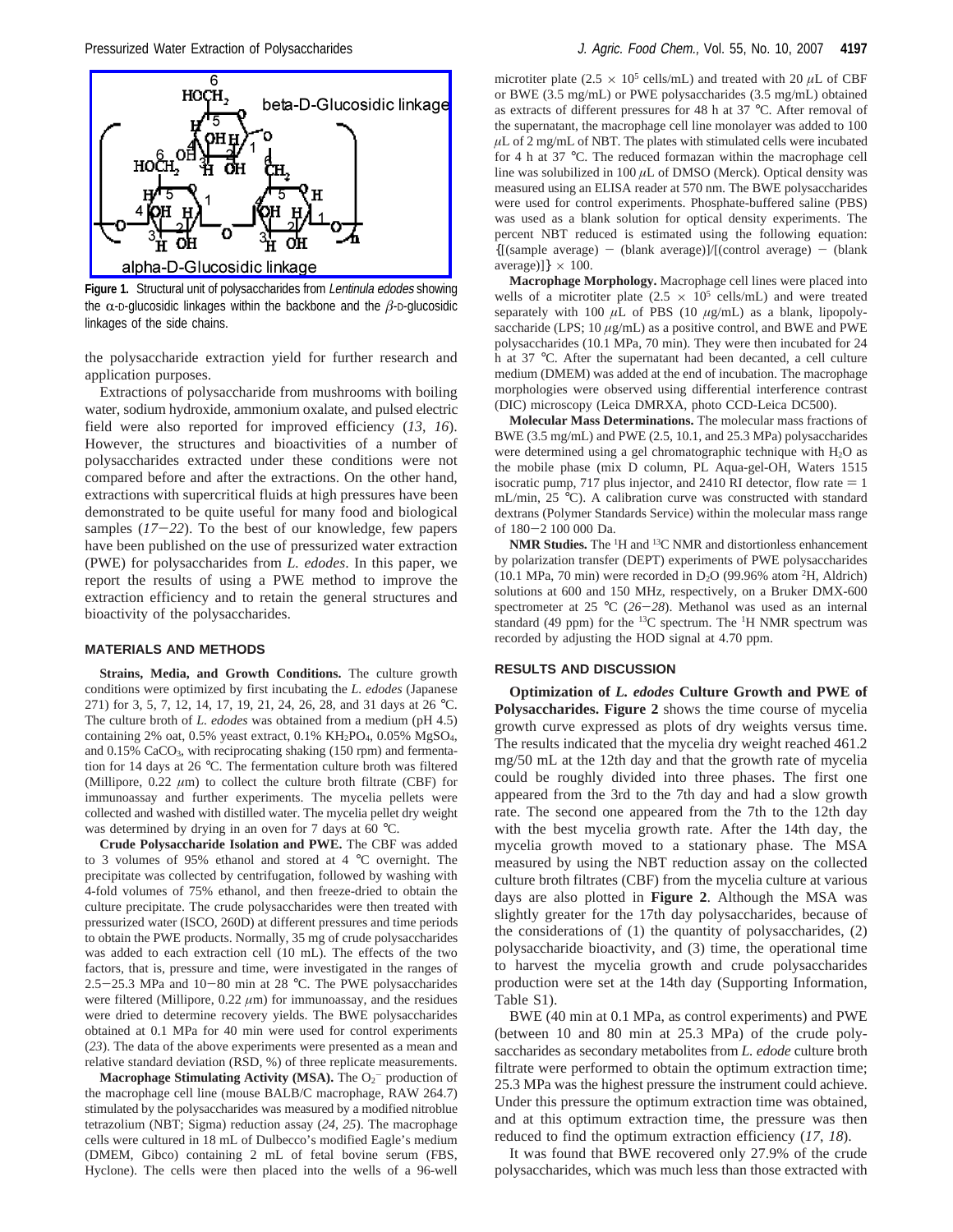

Figure 2. Plots of isolated mycelia dry weights (A, mg/50 mL) and the macrophage stimulating activities (. % NBT reduction) of the culture broth filtrates (CBF) versus time (days) during the mycelia growth of L. edodes.



**Figure 3.** Macrophage stimulatory activities of PWE polysaccharides extracted at different pressures.

PWE at all time conditions (**Table 1**). When the PWE time was increased from 10 to 70 min, the polysaccharide recovery increased from 80.6 to 88.6%. The greatest recovery of polysaccharides was 88.6% at a pressure of 25.3 MPa for 70 min. As shown in **Table 1**, increasing the extraction time to 80 min did not increase polysaccharide recovery. Thus, extraction time was set at 70 min for subsequent experiments.

**Table 1** also shows the polysaccharide extraction data at various pressures at 70 min. The recoveries of polysaccharides slightly increased from 85.1% at an extraction pressure of 2.5 MPa to  $90.0-90.3\%$  at  $10.1-15.2$  MPa and then diminished to 88.6% at 25.3 MPa. A maximum recovery (∼90%) at 10.1 MPa was obtained. Thus, an optimum condition for PWE was therefore set at 10.1 MPa and 70 min. At 2.5-25.3 MPa, the yield (i.e., solubility) of polysaccharides was about 29.8-31.6 mg/10 mL (calculated from the initial 35 mg/10 mL of crude polysaccharides). The extraction reproducibility was expressed by RSD (%). It was found that for BWE, the RSD was 21.5%, which was much greater (and hence less reproducible) than those

**Table 1.** Recoveries of Crude Polysaccharides by Pressurized Water Extraction (PWE) at Different Time Periods and Pressures<sup>a</sup>

| pressure (MPa) | time (min) | recovery $\pm$ SD (%) |
|----------------|------------|-----------------------|
| 0.1 (BWE)      | 40         | $27.9 \pm 21.0$       |
| 25.3           | 10         | $80.6 \pm 1.5$        |
| 25.3           | 20         | $81.4 \pm 1.3$        |
| 25.3           | 30         | $82.0 \pm 0.9$        |
| 25.3           | 40         | $85.8 \pm 1.4$        |
| 25.3           | 50         | $85.8 \pm 1.0$        |
| 25.3           | 60         | $87.5 \pm 0.9$        |
| 25.3           | 70         | $88.6 \pm 1.3$        |
| 25.3           | 80         | $88.6 \pm 0.5$        |
| 2.5            | 70         | $85.1 \pm 2.7$        |
| 5.1            | 70         | $85.7 \pm 1.0$        |
| 7.6            | 70         | $85.8 \pm 0.4$        |
| 10.1           | 70         | $90.0 \pm 1.5$        |
| 15.2           | 70         | $90.3 \pm 1.2$        |

<sup>a</sup> Boiling water extractions (BWE) were performed at 0.1 MPa for 40 min. Data are the average of triplicate experiments.

of PWE, which were normally <2.7%. This was due, probably in part, to the lack of precise control of pressure and temperature under the traditional extraction processes.

Generally, the extracted amount of polysaccharides depends on temperature, pressure, pH of the solvent, ionic strength, and fineness of solid particle grinding. The polysaccharide Lentinan was first isolated and studied by Chihara (*23*). The extractions were performed using  $80-100$  °C boiling water for  $8-16$  h. Mizuno et al. later modified the extraction method, and the extractions of high molecular mass polysaccharides were performed with three successive steps, that is, with water (100 °C, 3 h), 2% ammonium oxalate (100 °C, 6 h), and 5% sodium hydroxide (80 °C, 6 h) (*4*, *13*). A strong base such as NaOH alone in the extraction medium resulted in a higher extraction



**Figure 4.** Differential interference contrast images of macrophage morphological changes induced by (**a**) PBS, (**b**) 10 *µ*g/mL LPS, (**c**) BWE, and (**d**) PWE polysaccharides.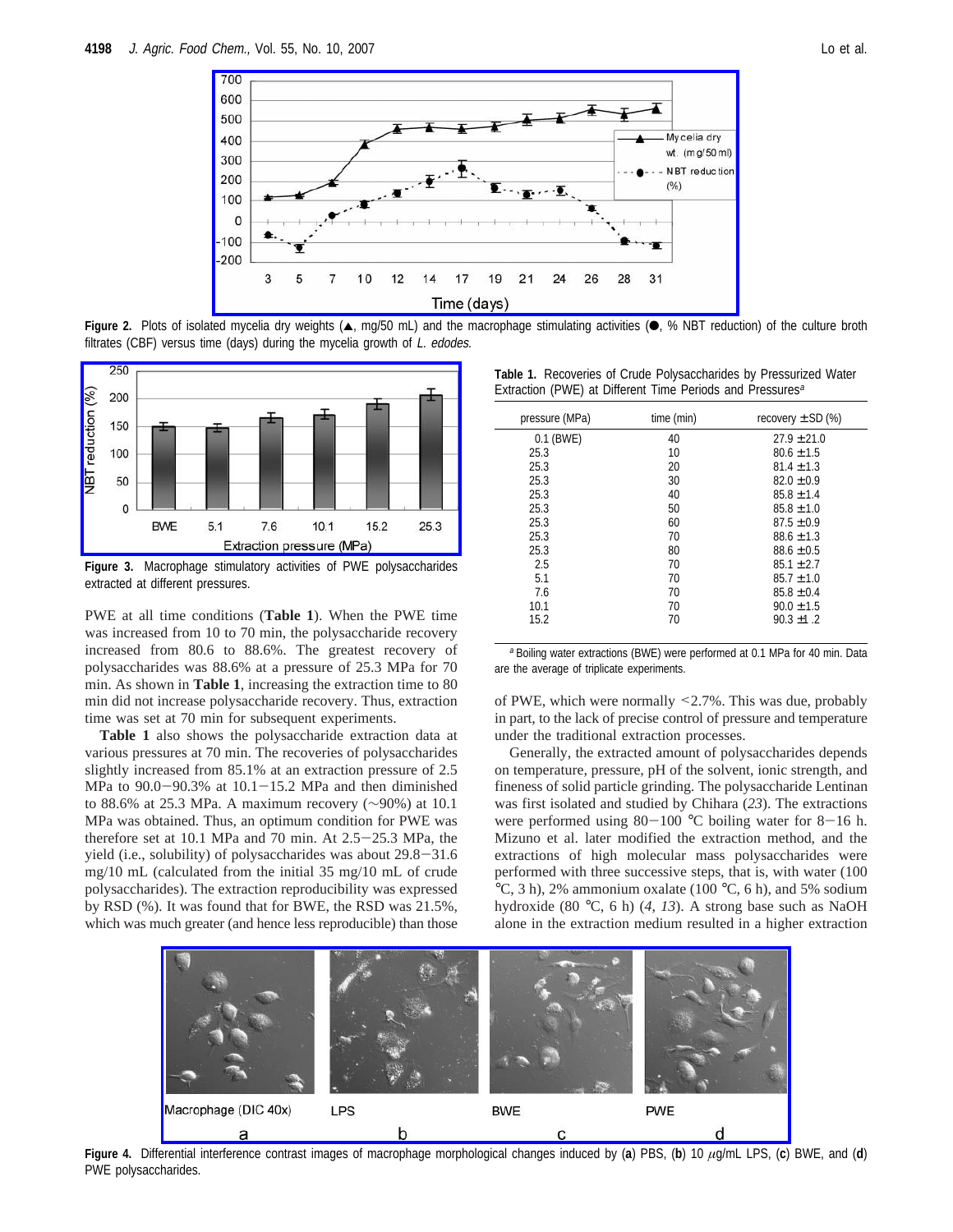**Table 2.** Selected Gel Chromatographic Retention Data of the BWE and PWE Polysaccharides

| sample         | fraction <sup>a</sup> | retention<br>time (min) | % area |
|----------------|-----------------------|-------------------------|--------|
| BWE (0.1 MPa)  | A                     | 5.7                     | 12.0   |
|                | B                     | 8.2                     | 23.1   |
|                | С                     | 9.2                     | 18.8   |
|                | D                     | 10.1                    | 46.2   |
| PWE (2.5 MPa)  | A                     | 5.6                     | 12.2   |
|                | B                     | 8.3                     | 25.7   |
|                | С                     | 9.2                     | 15.8   |
|                | D                     | 10.6                    | 46.3   |
| PWE (10.1 MPa) | Α                     | 5.7                     | 12.4   |
|                | B                     | 8.3                     | 22.3   |
|                | С                     | 9.2                     | 16.1   |
|                | D                     | 10.6                    | 49.3   |
| PWE (25.3 MPa) | A                     | 5.7                     | 12.6   |
|                | B                     | 8.4                     | 25.3   |
|                | С                     | 9.2                     | 16.8   |
|                | D                     | 10.6                    | 45.3   |

a A, mol mass > 2750 kDa; B, mol mass  $\sim$  2700 kDa; C, mol mass  $\sim$  500 kDa; D, mol mass  $\sim$  10 kDa.

yield than pure water at all temperatures tested (*14*, *29*, *30*). This modified method was more efficient and relatively less costly when compared to the original Chihara method (*15*, *23*, *31*). However, the use of boiling water was not convenient, and dilute alkaline solution may alter the structures and bioactivities of the polysaccharides  $(14)$ . Note that the  $-OH$  groups in the anhydrous glucose units are ionized at high pH (i.e., pH 12.5), which might increase the polysaccharides' water solubility and

structure elasticity in addition to the reduction of polymer chain agglomeration and molecular degradation (*32*, *33*).

**MSA and Macrophage Morphology.** It has been reported that polysaccharides possess an immunomodulating effect by the activation of a variety of macrophage functions, for example, superoxide anion production and cytokine production (*1*, *2*). The MSA of the PWE polysaccharides were examined by using the NBT assay, and the results are shown in **Figure 3**. The NBT reduction of macrophage activities at 5.1, 7.6, 10.1 15.2, and 25.3 MPa extractions were 148, 166, 172, 192, and 207%, respectively. These data were close to that of BWE (151%), indicating that both the PWE and BWE methods were able to retain the bioactivities of the polysaccharides. It is noted that CBF has higher macrophage activities, probably due to the presence of other metabolites in addition to polysaccharides.

When macrophage cells were cultivated for 24 h with LPS, BWE, or PWE polysaccharides, dramatic morphological changes were observed (**Figure 4**). The LPS is a cell wall component of a Gram-negative bacteria and can activate monocytes and mocrophages (*34*, *35*). **Figure 4b** shows that the macrophage cells appeared to have distinct dendritic-like morphology after 24 h of culturing in the presence of the LPS positive control as compared with those of unstimulated macrophage cells (**Figure 4a**). Macrophage cells cultured with both BWE and PWE polysaccharides show morphology similar to those of the LPStreated (**Figure 4c**,**d**). The macrophage cells in **Figure 4b**-**<sup>d</sup>** were characterized by a dramatic increase in size, larger nuclei, prominent nucleoli, extended processes, and cytoplasm with increased granularity as compared with untreated macrophage cells.



**Figure 5.** NMR spectra of PWE polysaccharides (100 atm, 70 min) in D<sub>2</sub>O: (a) <sup>1</sup>H NMR; (b) <sup>13</sup>C NMR.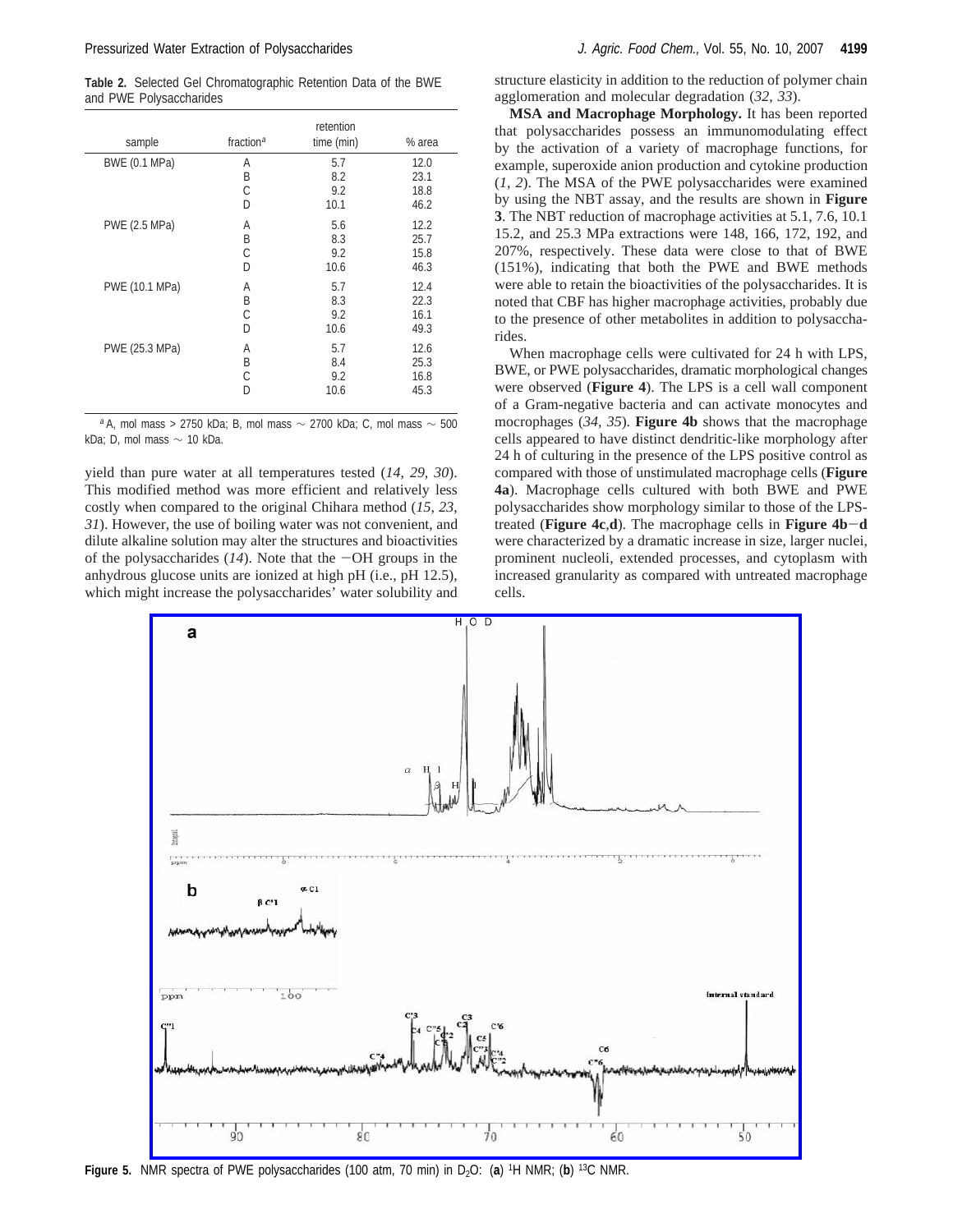**Table 3.** 13C NMR Chemical Shifts of BWE and PWE Polysaccharides in  $D_2O$ 

| $\alpha$ -(1--4)-D-Glcp              | C1               | C <sub>2</sub> | C3             | C4             | C5             | C6             |
|--------------------------------------|------------------|----------------|----------------|----------------|----------------|----------------|
| <b>BWF</b><br><b>PWF</b>             | 99.68<br>99.67   | 71.55<br>71.56 | 71.28<br>71.31 | 76.06<br>76.06 | 70.09<br>70.07 | 60.86<br>60.87 |
| $\beta$ -(1- $\rightarrow$ 6)-D-Glcp | C'1              | C <sub>2</sub> | C'3            | C/4            | C <sub>5</sub> | C <sub>6</sub> |
| <b>BWF</b><br><b>PWE</b>             | 102.43<br>102.27 | 73.16<br>73.2  | 76.79<br>76.8  | 69.75<br>69.72 | 73.45<br>73.42 | 66.96<br>66.97 |

**Molecular Mass Determinations.** Gel permeation chromatographic studies show that the BWE and PWE polysaccharides have four similar molecular mass fractions (designated A, B, C, and D, **Table 2**; Supporting Information, Figure S1). The polysaccharides show a broad molecular mass range from 10 to >2750 kDa. Careful examinations revealed that these molecular mass fractions A (>2750 kDa), B (∼2700 kDa), C (∼500 kDa), and D (∼10 kDa) were present in all extracts with minor variations in fractions ratios (area percent).

The PWE was utilized to improve the extraction yields of polysaccharides from solid or semisolid samples. High pressure could modify considerably the physical properties of the extraction solvents, with the effect of increasing selectivity in the extraction (*21*). The PWE could minimize strong hydrogen bonding of solid crude polysaccharides and increase structure elasticity to increase water solubility without changing most polysaccharide structures and, therefore, similar molecular mass distributions and bioactivities were found after the extraction  $(25-250$  atm,  $10-80$  min).

**NMR Studies.** The proton and 13C NMR spectra of the PWE polysaccharides (100 atm, 70 min) are shown in **Figure 5**. The two groups of anomeric proton signals centered at 5.36 and 5.01 ppm (**Figure 5a**) were assigned to the  $\alpha$ -(1–4)-D-Glcp and  $\beta$ -(1–6)-D-Glcp protons, respectively (27, 28). These assignments of  $\alpha$ -(1–4)-D-Glcp and  $\beta$ -(1–6)-D-Glcp protons were similar to those of BWE at 5.33 and 4.97 ppm. The assignments of the C1 and C′1 chemical shifts of the glucose residues were reported in the range of  $98-104$  ppm with the  $\alpha$  form being downfield and the  $\beta$  form upfield (28, 36, 37). The two carbon peaks at 99.67 and 102.27 ppm were assigned to  $\alpha$ -(1–4)-D-Glcp and  $\beta$ -(1–6)-D-Glcp carbons, respectively (**Figure 5b**; **Table 3**). It should be noted that although the chemical shifts of the two C1 peaks of the backbone glucose units may theoretically be different, we and others have found them to be similar.

The anomeric carbon peaks C1 and C'1 of the BWE polysaccharides were similar to those of PWE, and the corresponding chemical shifts were at 99.68 and 102.43 ppm. The peaks at 71.56, 71.31, 76.06, 70.07, and 60.87 ppm were assigned, respectively, to C2, C3, C4, C5, and C6 of the  $\alpha$ -(1–4)-D-Glcp carbons, due to their relatively higher peak intensities. The other signals at 73.20, 76.80, 69.72, 73.42, and 66.97 ppm were assigned, respectively, to  $C<sup>2</sup>$ ,  $C<sup>3</sup>$ ,  $C<sup>4</sup>$ ,  $C<sup>5</sup>$ , and C'6 of the  $\beta$ -(1–6)-D-Glcp carbons. The tentative <sup>13</sup>C NMR peak assignments for the mannopyranosyl carbons are C′′1 (96.02 ppm), C′′2 (69.65 ppm), C′′3 (70.35 ppm), C′′4 (78.5 ppm), C′′5 (74.25 ppm), and C′′6 (61.2 ppm), based on those assignments of related studies (*38*, *39*). The assignment of the peak at 92.0 ppm was not certain but could be attributed to a monosaccharide carbon residue (*40*).

In conclusion, although some previous studies indicated that increased extraction yields of polysaccharides were obtained by adjusting the pH or other extraction conditions, few reported

if the structures and bioactivities were the same or similar before and after the improvement of extraction yield. The data presented in this paper indicated that the yield of the polysaccharides extracted by the PWE method could be increased up to 90% of the total crude polysaccharides from CBF, which was ∼3 times that by the BWE method. Moreover, the extracted polysaccharides by both the PWE and BWE methods showed similar macrophage stimulating activities, macrophage morphologies, molecular mass distributions, and NMR spectral properties. The PWE method for polysaccharides is easy to practice and is recommended for future applications in agricultural and food research and industrial product developments.

**Supporting Information Available:** Polysaccharide dry weight, gel permeation chromatograms, and molecular mass calibration curve. This material is available free of charge via the Internet at http://pubs.acs.org.

### **LITERATURE CITED**

- (1) Wasser, S. P. Medicinal mushrooms as a source of antitumor and immunomodulating polysaccharides. *Appl. Microbiol. Biotechnol.* **<sup>2002</sup>**, *<sup>60</sup>*, 258-274.
- (2) Daba, A. S.; Ezeronye, O. U. Anti-cancer effect of polysaccharides isolated from higher basidiomycetes mushrooms. *Afr. J. Biotechnol.* **<sup>2003</sup>**, *<sup>2</sup>*, 672-678.
- (3) Kim, G. Y.; Park, H. S.; Nam, B. H.; Lee, S. J.; Lee, J. D. Purification and characterization of acidic proteo-heteroglycan from the fruiting body of Phellinus linteus (Berk. & M.A. Curtis) Teng. *Bioresour. Technol.* **<sup>2003</sup>**, *<sup>89</sup>*, 81-87.
- (4) Reshetnikov, S. V.; Wasser, S. P.; Tan, K. K. Higher *Basidiomycota* as a source of anti-tumor and immunostimulating polysaccharides. *Int. J. Med. Mushrooms* **<sup>2001</sup>**, *<sup>3</sup>*, 361-394.
- (5) Yang, X.; Zhao, Y.; Wang, Q.; Wang, H.; Mei, Q. Analysis of the monosaccharide components in *Angelica* polysaccharides by high performance liquid chromatography. *Anal. Sci.* **2005**, *21*, <sup>1177</sup>-1180.
- (6) Hatvani, N. Antibacterial effect of the culture fluid of *Lentinus edodes* mycelium grown in submerged liquid culture. *Int. J. Antimicrob. Agents* **<sup>2001</sup>**, *<sup>17</sup>*, 71-74.
- (7) Chihara, G.; Himuri, J.; Maeda, Y. Y.; Arai, Y.; Fukuoka, F. Fractionation and purification of the polysaccharides with marked antitumor activity, especially, lentinan, from *L. edodes* (Berk) SING. *Cancer Res.* **<sup>1970</sup>**, *<sup>30</sup>*, 2776-2781.
- (8) Fujii, T., et al. Isolation and characterization of a new antitumor polysaccharide, KS-2, extracted from culture mycelia of *Lentinus edodes. J. Antibiot.* **<sup>1978</sup>**, *<sup>31</sup>*, 1079-1090.
- (9) Harumi, S.; Akira, O.; Sunao, Y.; Kenzo, S.; Hiroaki, S.; Toda, S. Inhibition of the infectivity and cytopathic effect of human immunodeficiency virus by water-soluble lignin in an extract of the culture medium of mycelia (LEM). *Biochem. Biophys. Res. Commun.* **<sup>1989</sup>**, *<sup>160</sup>*, 367-373.
- (10) Suzuki, I.; Hashimoto, K.; Yadomae, T. The effects of a highly branched *â*-1,3-glucan, SSG, obtained from *Sclerotinia sclerotiorum* IFO 9395 on the growth of syngeneic tumors in mice. *J. Pharmacobiodyn.* **<sup>1988</sup>**, *<sup>11</sup>*, 527-532.
- (11) Lo, T. C. T.; Jiang, Y. H.; Chao, A. L. J.; Chang, C. A. Use of statistical methods to interpret relationship between monosaccharide ratio and macrophage stimulatory activity of regionally different strains of *Letinula edodes*. *Anal. Chim. Acta* **2007**, *<sup>584</sup>*, 50-56.
- (12) Lo, T. C. T.; Wang, B. C.; Chang, C. A. Glycosyl linkage characteristics and classifications of exo-polysaccharides of some regionally different strains of *Lentinula edodes* by amplified fragment length polymorphism assay and cluster analysis. *Anal Chim. Acta* **2007**, submitted for publication.
- (13) Mizuno, T. The extraction and development of anti-tumoractivities polysaccharides from medicinal mushrooms in Japan (review). *Int. J. Med. Mushrooms* **<sup>1999</sup>**, *<sup>1</sup>*, 9-29.